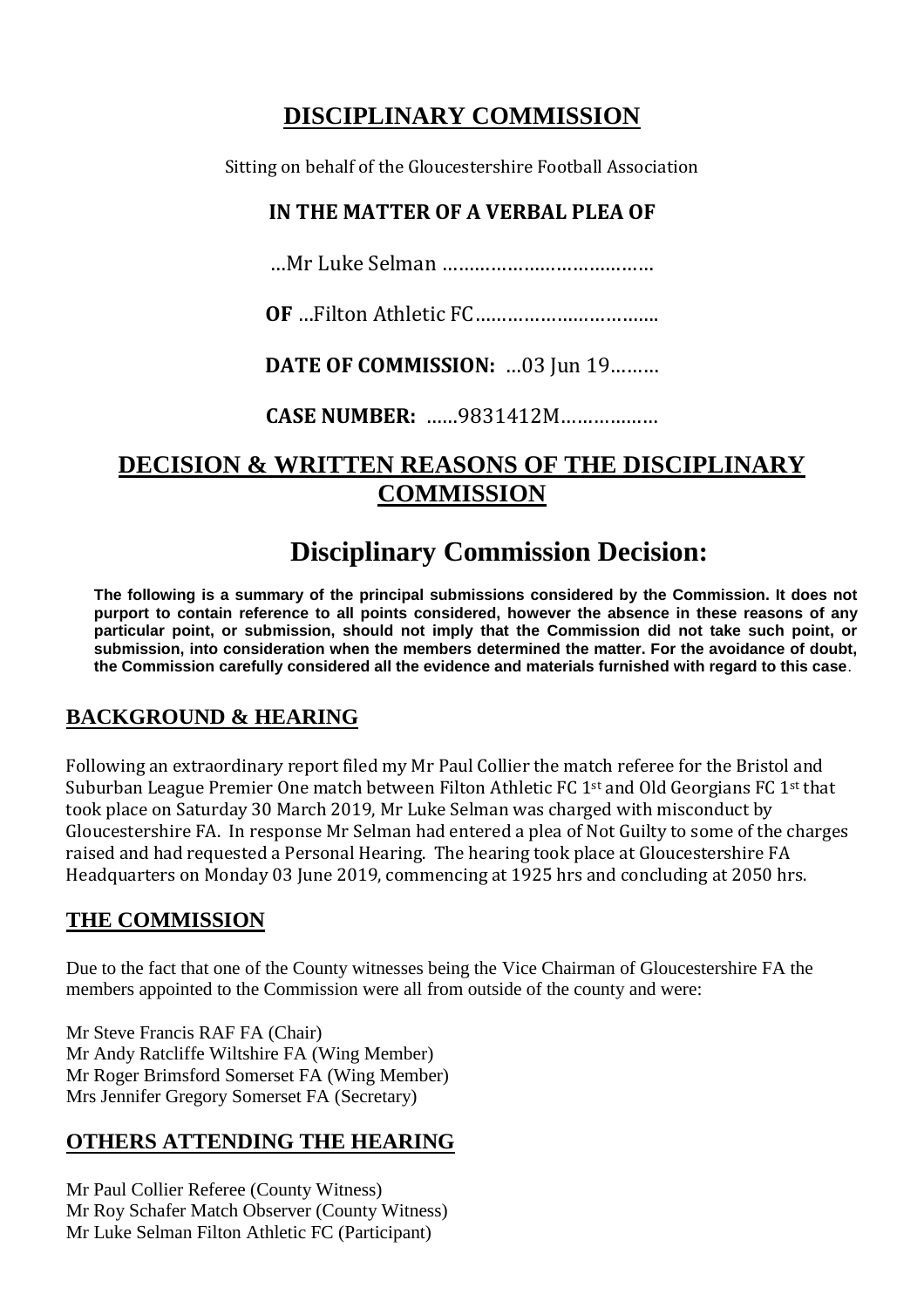Mr Mike Humby Filton Athletic FC Club Captain (Participant Witness) Mrs Pat Burge Filton Athletic FC Secretary (Observer)

## **THE CHARGE(S)**

The Gloucestershire Football Association charged Mr Luke Selman as follows

**Charge 1** – FA Rule E3 – Improper conduct against a Match Official (Including physical contact and threatening and/or abusive language/behaviour)

**Alternate Charge 1** – FA Rule E3 – Improper conduct against a Match Official (Including threatening and/or abusive behaviour)

## **THE REPLY**

The members of the commission had the following items provided to them prior to the Hearing and a copy was made available to each member on the evening of the hearing.

- a) Misconduct Charge notification dated 10 April 19
- b) Mr Paul Colliers Referees report dated 30 March 19
- c) Referees Observer Mr Royston Schafer's witness statement
- d) Response from Participant Mr Luke Selman denying charges and requesting a personal hearing
- e) Response from Mrs Pat Burge stating that Mr Selman is denying the charges and requesting personal hearing
- f) Mr Selman written submission regarding incident
- g) Mr Michael Humby Filton Athletic Club Captain's written witness statement

## **THE RULES**

Pursuant to The FA Handbook 2018-2019 Season, FA Rule E3 (1) provides as follows:

*"A Participant shall at all times act in the best interests of the game and shall not act in any manner which is improper or brings the game into disrepute or use any one, or a combination of, violent conduct, serious foul play, threatening, abusive, indecent or insulting words or behaviour".*

## **THE BURDEN & STANDARD OF PROOF**

The applicable standard of proof for this case is the balance of probability. The balance of probability standard means that the Commission is satisfied an event occurred if the Commission considers that, on the evidence, the occurrence of the event was more likely than not.

## **THE EVIDENCE**

The hearing began at 1925, having established that Mr Selman had seen all evidence relating to the case the commission began by examining the written statements and took the opportunity to question the participants and witnesses regarding the incident and is summarised below

County witness 1 – Mr Paul Collier Match Referee

- a) Mr Collier was first asked if he had anything that he would like to add, retract or change to his match report which he stated that he did not.
- b) Mr Selman had no questions for the witness.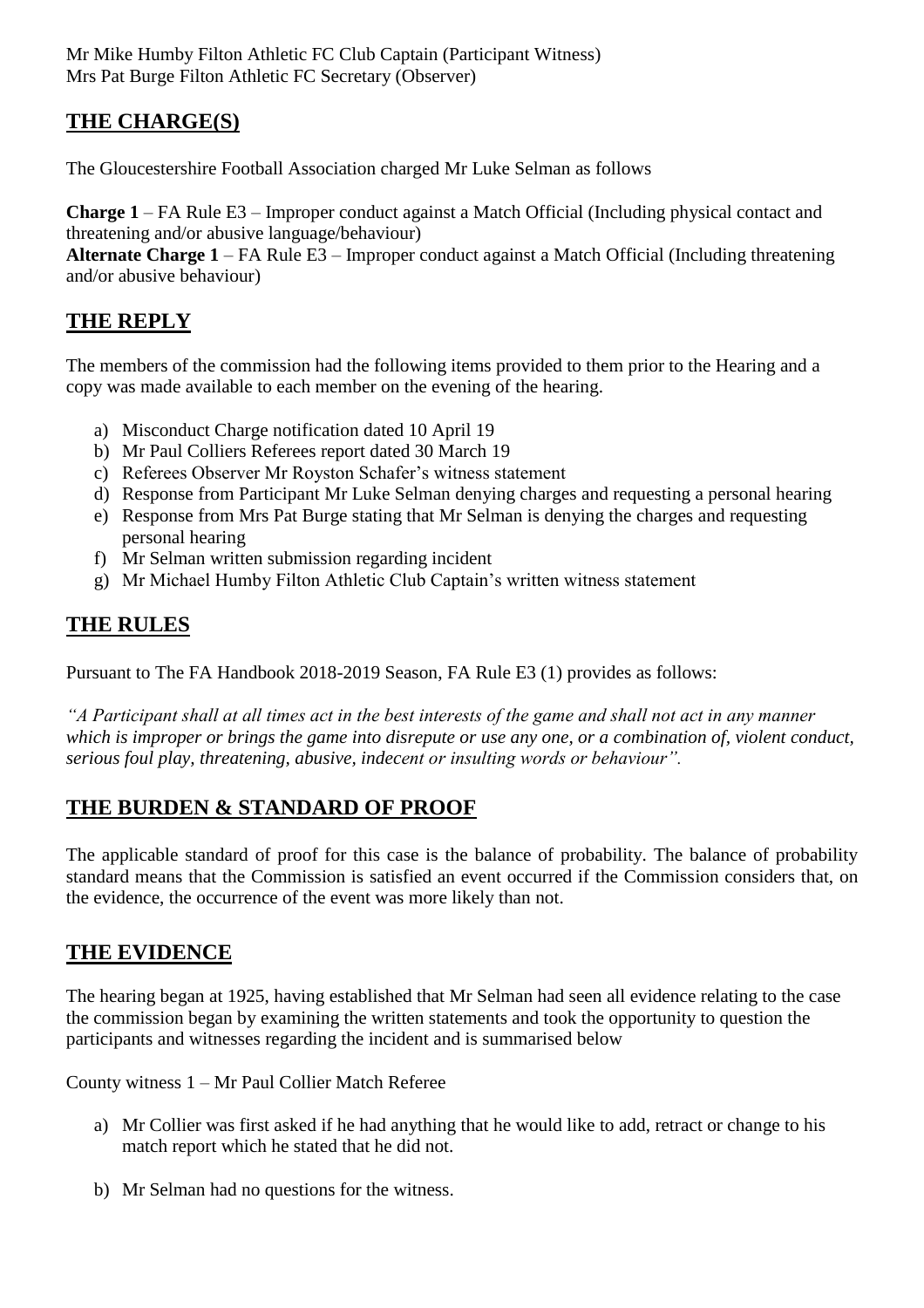- c) The commission asked Mr Collier about the overall atmosphere of the fixture to which he replied that the match was a good contest played in good spirits with minimal misconduct and that when the situation arose he deemed it out of the context of the rest of the fixture.
- d) Using the A4 paper template Field of Play (F.O.P.) Mr Collier drew the positions of the individuals involved at the start of the incident and described the player movements during the following events.
- e) Regarding the incident he elaborated stating that at the beginning of the incident he was stood around the edge of the penalty area with Mr Selman stood in the goal area near the post approximately 15-16 yards away. Following the initial comments he had called Mr Selman towards him and that the player had instead starting to make his way towards the Filton Athletic team officials on the touchline but then following further calls for him by the referee to come to him he did make his way towards the referee.
- f) Whilst approaching the referee Mr Collier stated that the player adopted an aggressive posture with his body and arms tensed whilst shouting the comments listed in his report of "Fucking come on then, I will fucking knock you out " and "Fucking come on". Having previously called the captain for Filton Athletic FC Mr Mike Humby over to assist in diffusing the situation he stepped in and restrained his own player approximately 4-5 feet away, Mr Selman then responded by making an aggressive movement forward with his head before finally leaving the F.O.P.
- g) The commission asked Mr Collier regarding the final part of the misconduct charge to which he replied that Mr Selman had returned to the touchline and subsequently made further disparaging marks of "You are fucking disgraceful" and "you are a fucking disgrace" amongst other comments until he finally left the vicinity of the F.O.P.
- h) Mr Collier confirmed that the initial words spoken to him were said by Mr Selman as he was looking straight at him at the time, he added that as he had cautioned Mr Selman earlier in the fixture he could readily identify him.
- i) When questioned by the commission as to the recall of the exact words used Mr Collier stated that as an ex serving Police Officer of 9 years he was experienced in the need to recall exact words and upon further questioning further stated that the report was written within hours of the fixture being completed as is his normal practice.
- j) The final point of clarification requested by the commission was had there been any contact at all between himself and Mr Selman which was categorically denied.

County witness 2 – Mr Royston Schafer Match Observer

- a) Mr Schafer was first asked if he had anything that he would like to add, retract or change to his match report which he stated that he did not.
- b) Mr Selman had no questions at this time for the witness.
- c) The commission asked Mr Schafer to show on the F.O.P. templates the position of all those involved including his as match observer, these positions were very similar to where Mr Collier had positioned each one.
- d) When asked to recall the incident Mr Schafer said that following the referee awarding a consecutive corner he heard Mr Selman shout "Fuck off" to the match referee from his position on the touchline. The player then moved away towards the touchline but following further requests from the referee to come to him he then changed his direction and approached him. From his vantage point the witness stated that he could not hear any further comments but that the approach to the referee was, in his opinion, aggressive. When asked to elaborate on aggressive posture he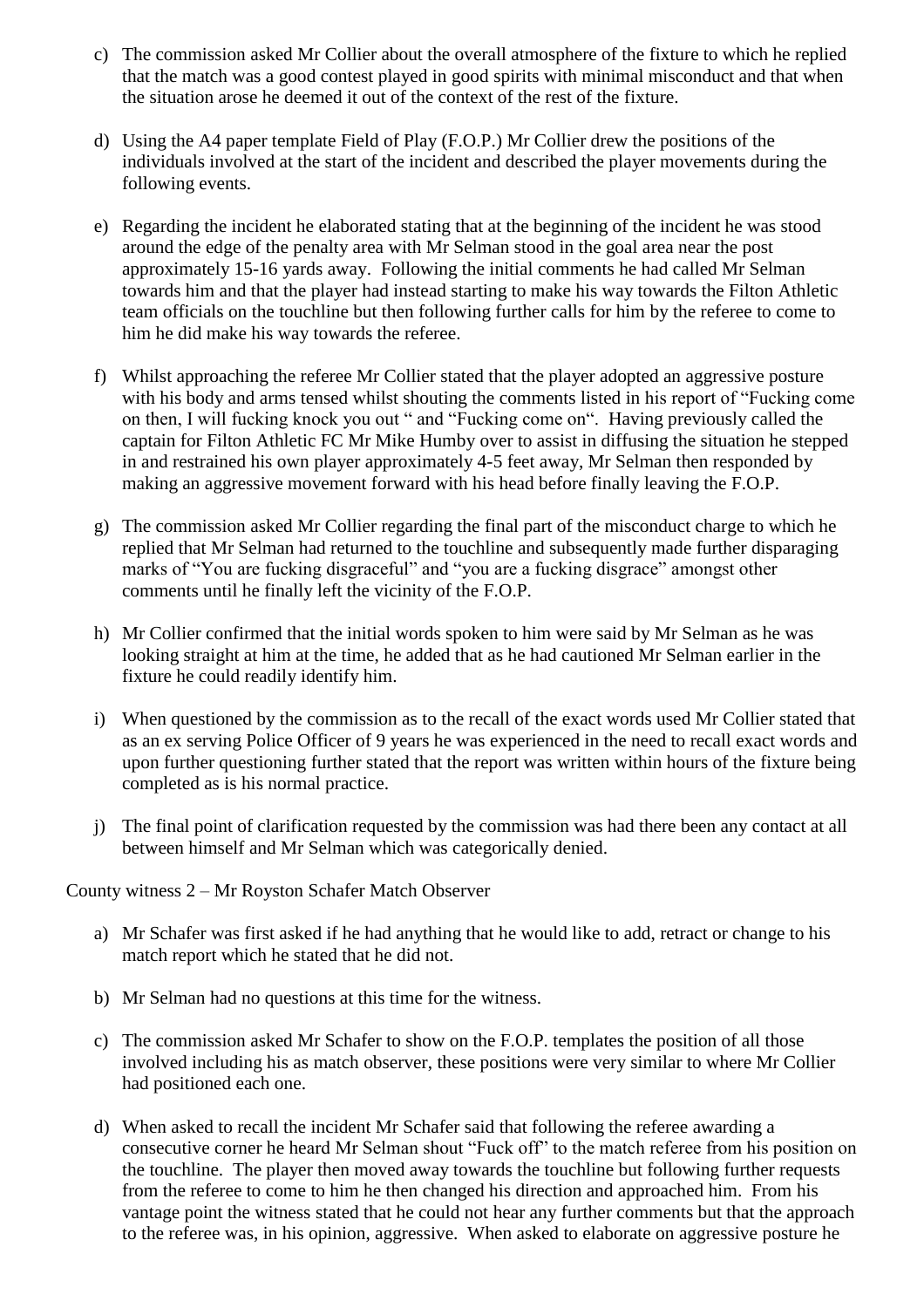stated that due to the way the player was striding towards the referee coupled with his mannerisms and body language with his arms raised slightly and tensed he considered it to be so. He was restrained by his club captain from a few feet away to prevent him getting close to the referee who had moved back; Mr Schafer also stated that at this point he was concerned for the referee and believed that an incident would occur.

e) When asked about the aggressive head movement Mr Schafer stated that he was unable to confirm this as he did not see it from his position but he did confirm that there was no contact between player and match referee.

The commission at this point thanked the County witnesses for their time and statements and allowed them to leave at 1949 hrs

Participant – Mr Luke Selman

At 1950 the commission, having dismissed the county witnesses continued the hearing with the participant.

- a) The commission asked Mr Selman to show on the A4 template the position of all those involved; again these were very similar to the previous examples from the County witnesses.
- b) When invited by the commission to state what had happened Mr Selman said that the initial comments he had made to the referee were not aimed at him directly but were born of frustration at the way the game had unfolded. With Filton pushing for the League title they were behind against a team that were ranked lower in the division stating "it was a hot day and I was getting frustrated with how the team were playing" further stating that "his emotions were running high".
- c) He then stated that as he had previously been cautioned he believed that he was about to receive a second caution and was moving off from the F.O.P. Aware that the referee was still calling him over he did return to the match official and freely admits to using foul and abusive language, an action that he says he sincerely regrets and realises should not have been used. He agreed that his captain did intercept him but that he did not restrain him rather that he was asking him to stop using the offensive language as he did not want him sent off. He categorically states that the captain did not physically restrain him and that whilst he did use offensive language he did not say the comments attributed to him by the referee of "Fucking come on then I will knock you out" or "fucking come on"
- d) He further stated that he did then return to the side of the F.O.P. and admits to making he further comments from the touchline that the referee had put in his report of "fucking disgraceful" etc.
- e) Mr Selman did ask the commission to explain what was meant by aggressive as he had not used the threatening words and was informed that if a player is walking towards the referee and is using offensive language this combined with their body language and facial expressions could well be construed as aggressive.
- f) The participant also denies making any physical contact with the referee stating that he did not get within 4-5 feet of him.

Participant's witness – Mr Mike Humby Filton Athletic Club captain

Mr Humby had submitted a written statement and had attended as a witness on behalf of the participant.

a) The commission asked Mr Humby to show the position of each individual on the A4 template this was also similar to the other templates produced.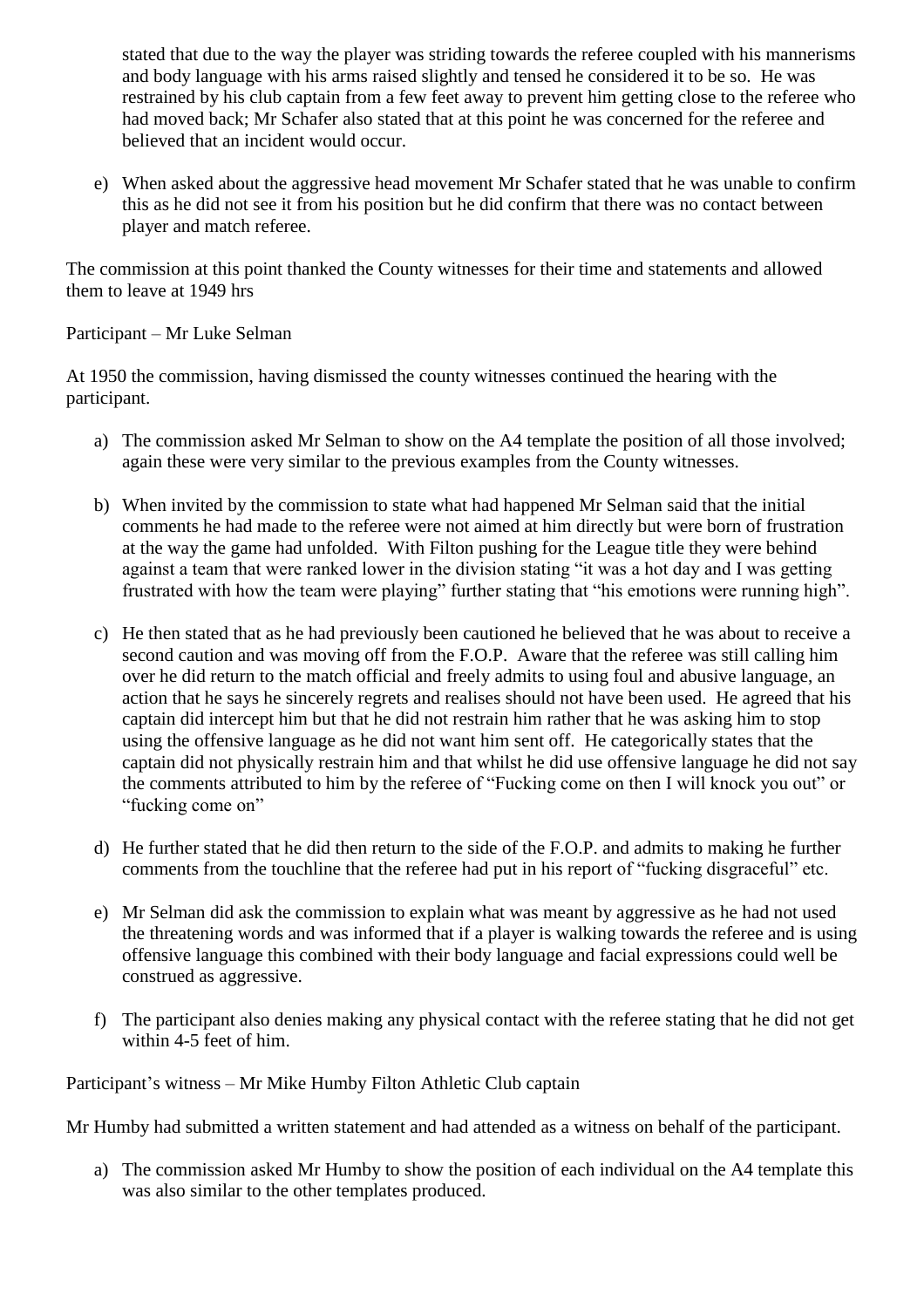- b) Mr Humby was asked by the commission to relay the events of the incident in his own words. He stated that he heard the initial comment from Mr Selman and that as he moved to the touchline he was still using offensive language and was gesturing with his arms towards the referee, an action that he believed was down to his player being frustrated. When Mr Selman did return to the referee and whilst he was approaching him he was still making abusive comments at which point the witness stated that he moved towards his player in an effort to get him to calm down. As he neared his player Mr Humby stated that he was asking his player to calm down to stop himself getting sent off as "his mouth has got him in trouble before".
- c) Under further questioning from the commission Mr Humby categorically states that he did not physically restrain his player and that he did not hear him use the threatening comments attributed in the referees report. He also stated that there was no physical contact between his player and the referee commenting that they were yards apart.

This concluded the evidence to be heard in relation to this case; Mr Selman was asked if he had been given a fair hearing which he confirmed that he believed that he had. At this point all were asked to leave the room to allow the commission to consider the evidence, the time was 2030 hrs.

#### **FINDINGS**

The commission members agreed that all witnesses were credible and gave their evidence to the best of their ability.

**Charge 1** – FA Rule E3 – Improper conduct against a Match Official (Including physical contact and threatening and/or abusive language/behaviour)

**Alternate Charge 1** – FA Rule E3 – Improper conduct against a Match Official (Including threatening and/or abusive behaviour)

- a) In relation to **charge 1**, following deliberation the commission agreed that there was no physical contact with the referee and that there were doubts as to the comments attributed to the player. In light of the evidence produced and heard the commission believed that as there was no physical contact and that the on the balance of probability the comments were abusive and not threatening unanimously found charge 1 **not proven**.
- b) In considering alternate charge 1 both the participant and his witness have stated that abusive language was used and due to this evidence the commission, in line with the comments in paragraph a) regarding the threatening comments, have unanimously found the alternate charge **proven** on the grounds of Improper Conduct of abusive behaviour.

## **MITIGATION**

The participant when given the opportunity to plea for mitigation expressed heartfelt remorse for allowing his frustration at himself and the performance of his side during this fixture to lead to his actions on the day and has offered his sincere apologies to the match official Mr Paul Collier for his behaviour. He has since been stripped of the vice-captaincy by his club and has stated that as a coach of a youth team he is aware of the required standard of behaviour and that he did not meet that standard for which he can only apologise.

## **PREVIOUS DISCIPLINARY RECORD**

Mr Selman's previous disciplinary for the last 5 years was as follows

- a) 24 Cautions (including one from this fixture)
- b) 2 dismissals (including one form the match in question)